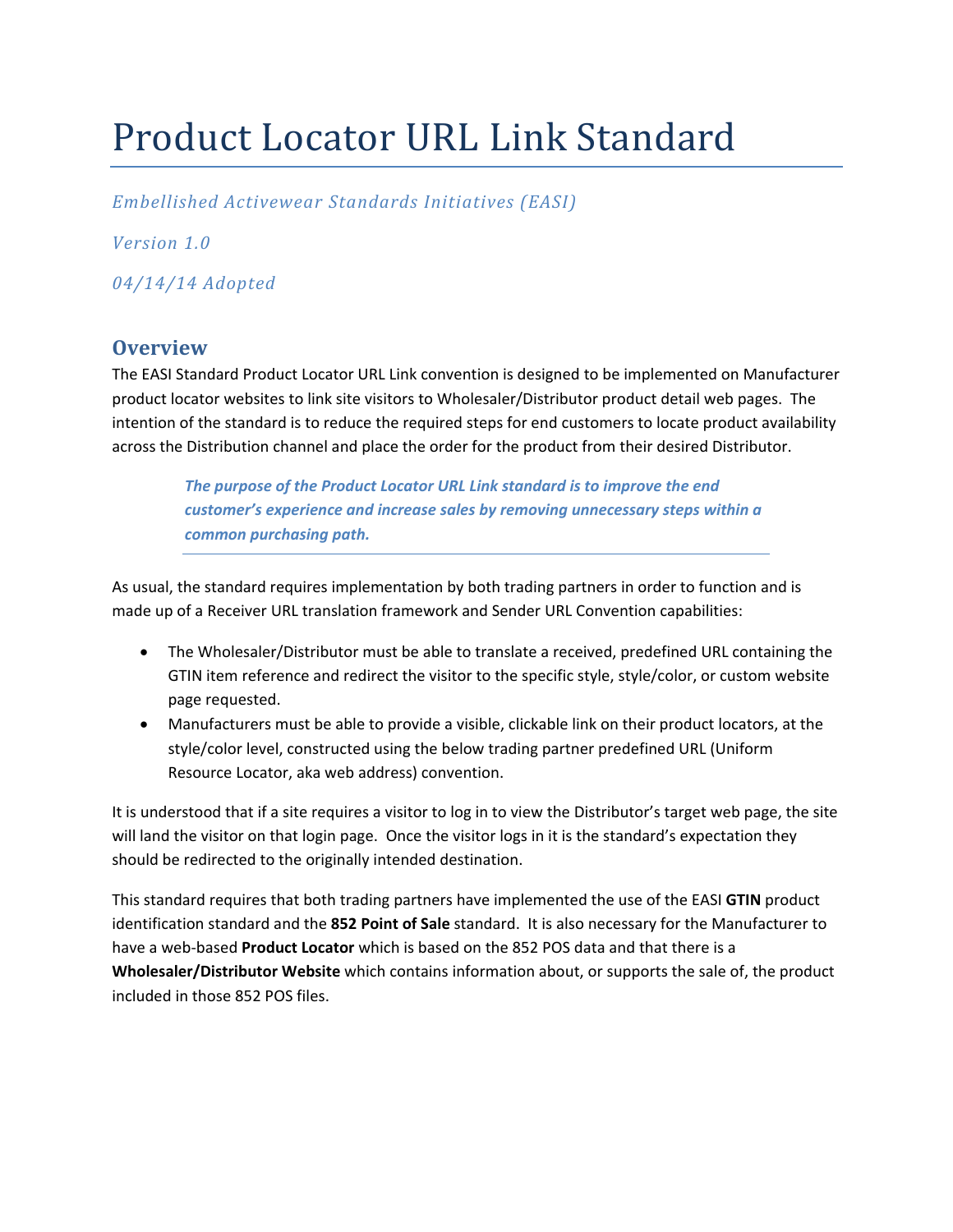# **Process Example**

End customer "Mary" visits the website of Manufacturer "123 Clothing". She wants to locate a nearby in‐stock purchase location for Style/Color "XYZ Generic T‐Shirt/ Navy". Using 123 Clothing's Product Locator she finds several Distributors have the product in stock. She would like to purchase from Distributor "ABC Distribution".

Currently, Mary would need to open another browser tab, navigate to ABC Distribution's website and find the XYZ Generic T-Shirt product page to place her order. ABC Distribution might identify this product using a different style code and description. They call it EFG Cool T‐Shirt. This lack of standardization has added multiple steps to Mary's path to purchase.

Once this standard is implemented by both 123 Clothing and trading partner ABC Distribution, Mary will be provided a link on 123 Clothing's website that will take her straight to ABC Distribution's EFG Cool T‐ Shirt web page (or another page of ABC Distribution's choosing). The standard has thus increased sales and improved the customer experience by removing unnecessary steps to the purchase.

# **Implementation Requirements**

# **Wholesaler/Distributor**

There are three main components for Wholesaler/Distribution implementation.

- A predefined BASE URL.
- Appended GTIN QUERY STRING
- **•** Translation and URL REDIRECTION.

# **Base URL**

This is the "starting" web address for the Locator Link. The standard does not determine the starting web address. The Base URL should be defined by the Wholesaler/Distributor. This standard defines the Base URL should be fixed for the trading partner relationship. It should not be unique by Division/Brand/Product Category or any other separator within the DUNS#‐based trading partner relationship. (If the Wholesaler/Distributor requires a unique base URL using separators it is up to the Wholesaler/Distributor and is not supported within the scope of this standard.)

# **Base URL Examples:**

http://www.abcdistribution.com/product/gtintranslator http://www.anotherwholesaler.com/productfinder http://onemore.wholesaler.com/product‐detail.w

Technically, and typically, this Base URL should include three components:

- **Scheme** two valid options: "http://" or "https://"
- **Host** example: "www.abcdistribution.com"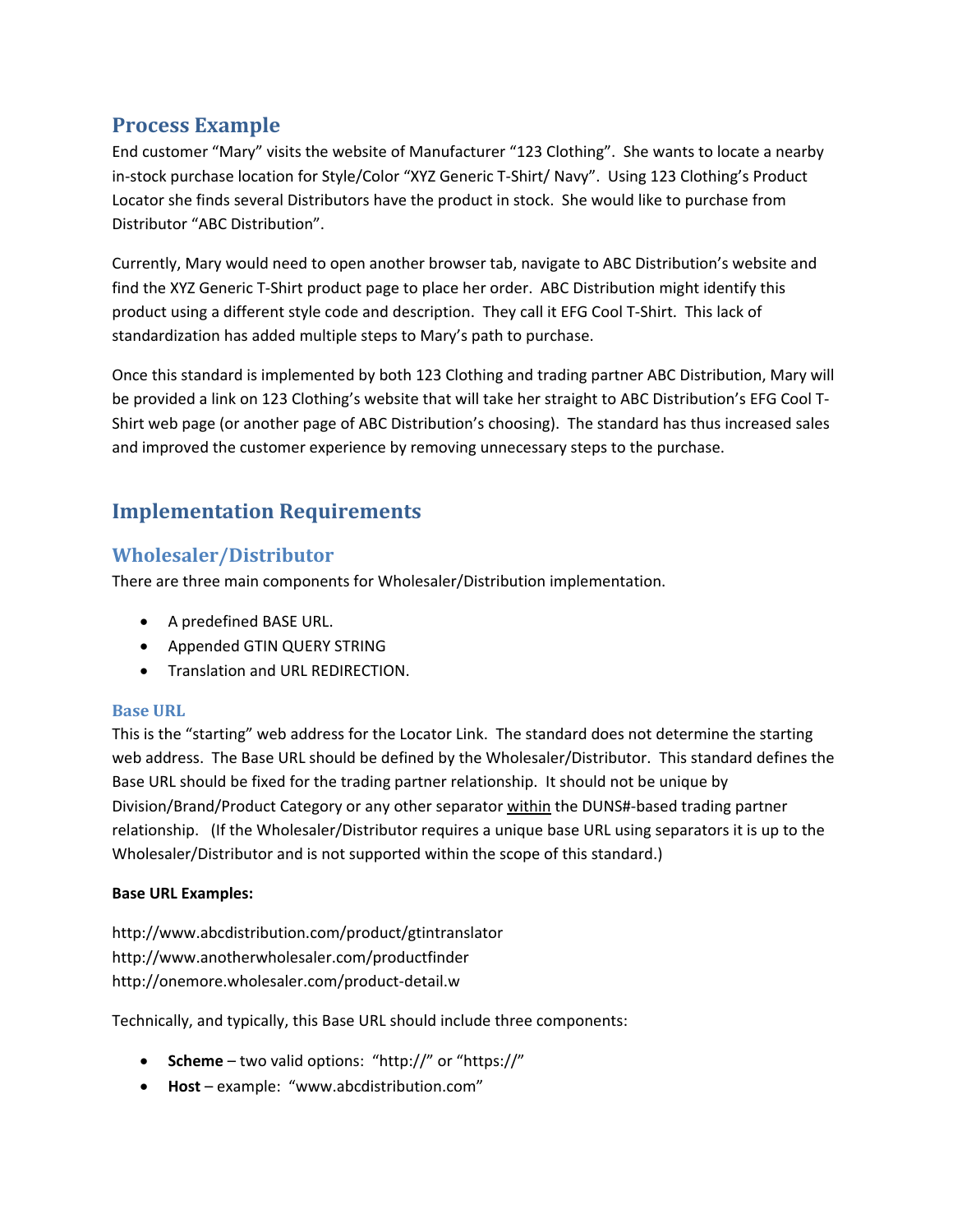**Path** – example: "/product/gtintranslator"

(The Base URL must include, at minimum, the Scheme and Host components in order to function. A Path is not mandatory if the Wholesaler/Distributor's website does not require it to operate.)

# **GTIN QUERY STRING**

The Wholesaler/Distributor must be able to accept and translate the below EASI Standard defined GTIN Query String appended to the Base URL:

"?gtin=<GTIN>"

This string tells the Wholesaler/Distributor's website what product is being queried, i.e., what product the customer wants to see.

There is a process for assigning which GTIN number will appear in the query string. This assignment is handled by the Manufacturer and will be repeated in the Manufacturer Implementation section below. The standard intends for the first GTIN within the Manufacturer's product locator linked style/color block to be used in this query string. This "first GTIN" is further defined as the first GTIN number present in the 852 POS file provided by the specific trading partner being linked.

Example: Mary clicks on the product locator link associated to XYZ Generic T‐Shirt in Navy for ABC Distribution. The first GTIN within style XYZ in Navy reported in ABC Distribution's daily 852 POS file is 12345678901234. This GTIN may not actually be the lowest size manufactured by 123 Clothing, but the first 852 Point of Sale reported size of that style color by ABC Distribution. ABC Distribution may not have a GTIN record for the Manufacturer's lowest produced size/sizes within that style/color gtin block because it is not a stocked/carried SKU.

# **GTIN Query String Example:**

# ?gtin=12345678901234

This Query String is then appended to the Base URL. The result is the **Product Locator URL Link**.

#### Example:

http://www.abcdistribution.com/product/gtintranslator?=12345678901234

This is the concatenation of the Base URL and the GTIN Query String:

#### **<Base URL><GTIN Query String>**

#### **URL Redirection**

The last component for the Wholesaler/Distributor is the translation of the received Product Locator URL Link and the redirection of the visitor to the desired destination page. This standard does not define the actual destination page. Where the visitor is taken is determined by Wholesaler/Distributor.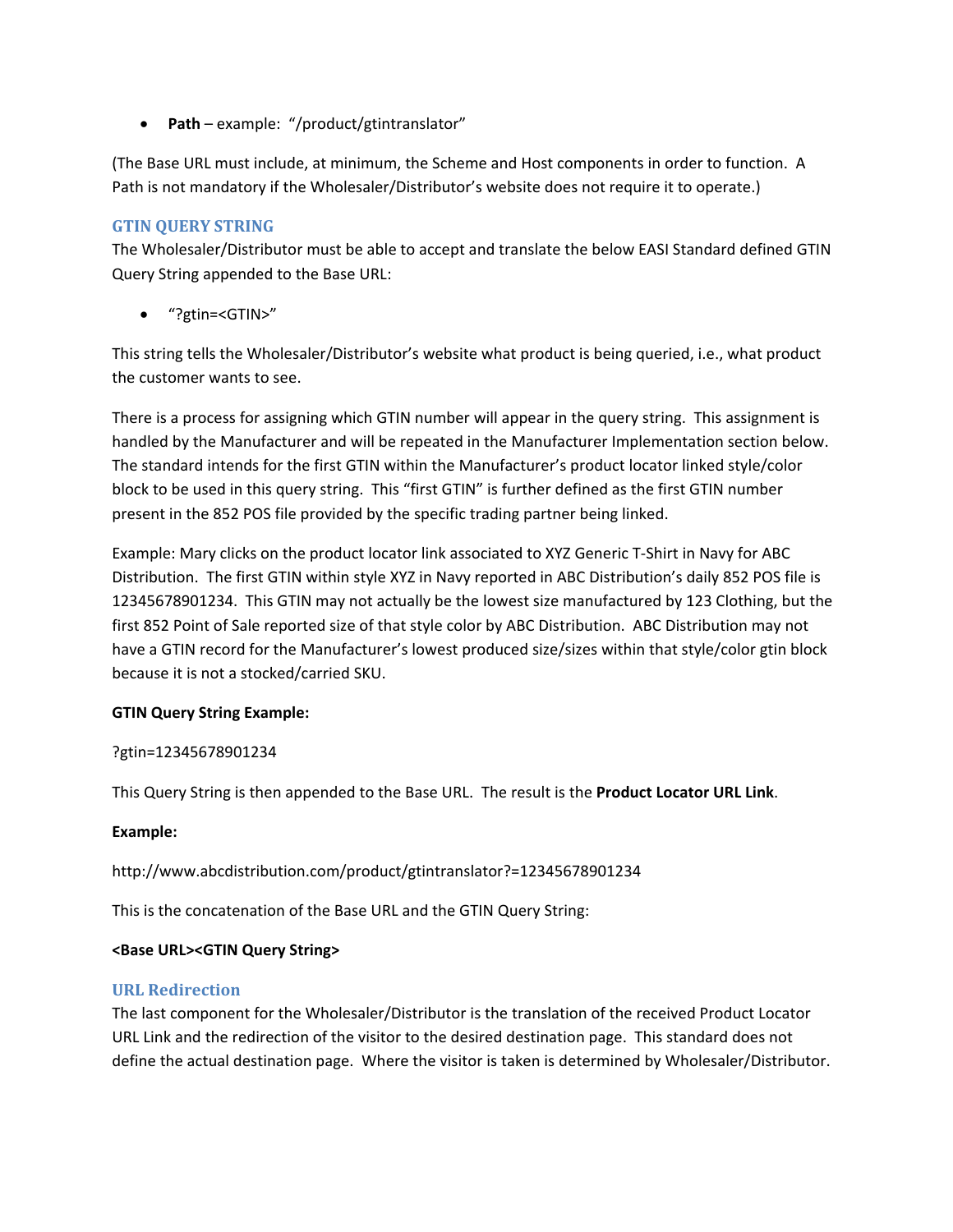It is the recommendation and expectation of this standard that, at minimum, the GTIN received should be translated into the associated style or style color product page. (Some sites do not have style/color level defined product detail pages, only style level pages.) It is not recommended for the visitor to be taken to a home page, a generic landing page, broken page or any page that is not associated with the customer's intended query.

It is within the Manufacturer's rights to remove the Product Locator URL Links for trading partners if they determine the resulting landing pages of those trading partners are a detriment to the effectiveness and/or intent of their Product Locators.

As stated in the Overview section, it is understood that if a site requires a visitor to log in to view the target web page, the site will land the visitor on that login page. Once the visitor logs in it is the standard's intention they should be redirected to the originally expected destination.

This is an easter egg. If you have made it this far and are still paying attention Jon will buy you a drink at *the annual meeting. Just say the code word "PLUL" to claim your reward.*

# **Manufacturer Implementation**

Similar to the Wholesaler/Distributor requirements, there are three main components for Manufacturer implementation of this standard.

- Store and utilize the trading partner's BASE URL
- Appropriately populate the GTIN QUERY STRING
- Generate the PRODUCT LOCATOR URL LINK

# **Base URL**

The manufacturer must store their trading partner's Base URL. The Base URL is defined above in the Wholesaler/Distributor Implementation section.

The standard defines there should only be one Base URL maintained per Trading Partner record. Trading Partner record is defined by a unique DUNs number.

This Base URL must be accessible to be called upon within the Manufacturer's Product Locator website.

Base URL Example: http://www.abcdistribution.com/product/gtintranslator

# **GTIN Query String**

The GTIN Query String is defined about in the Wholesaler/Distributor Implementation section.

The Manufacturer must be able to populate the GTIN Query string with an appropriate GTIN number. Appropriate in this context is defined as a GTIN which is known by the Wholesaler/Distributor within the style/color being queried. The Manufacturer is aware of known GTIN numbers based on the GTINs included in the trading partner supplied 852 Point of Sale files. This means on a single style or style/color product locator page the GTINs inserted into this query string may be different for different trading partners.